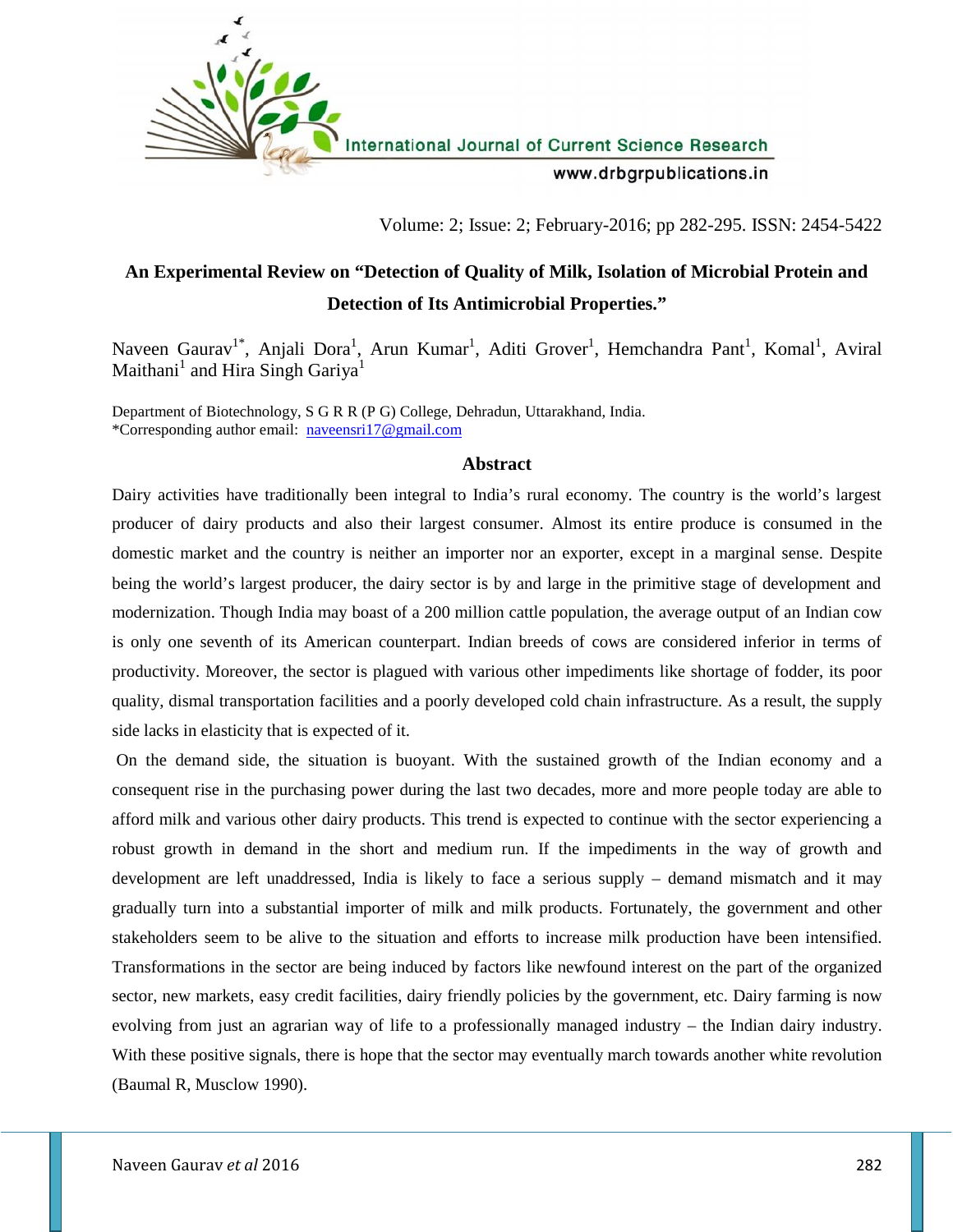**Keywords :** Dairy activities, White revolution, Domestic market, Milk and milk products, Dairy farming.

### **Production of Milk In Industries**

Dairy activities have traditionally been integral to India's rural economy. The country is the world's largest producer of dairy products and also their largest consumer. Almost its entire produce is consumed in the domestic market and the country is neither an importer nor an exporter, except in a marginal sense. Despite being the world's largest producer, the dairy sector is by and large in the primitive stage of development and modernization. Though India may boast of a 200 million cattle population, the average output of an Indian cow is only one seventh of its American counterpart. Indian breeds of cows are considered inferior in terms of productivity. Moreover, the sector is plagued with various other impediments like shortage of fodder, its poor quality, dismal transportation facilities and a poorly developed cold chain infrastructure. As a result, the supply side lacks in elasticity that is expected of it.

On the demand side, the situation is buoyant. With the sustained growth of the Indian economy and a consequent rise in the purchasing power during the last two decades, more and more people today are able to afford milk and various other dairy products. This trend is expected to continue with the sector experiencing a robust growth in demand in the short and medium run. If the impediments in the way of growth and development are left unaddressed, India is likely to face a serious supply – demand mismatch and it may gradually turn into a substantial importer of milk and milk products. Fortunately, the government and other stakeholders seem to be alive to the situation and efforts to increase milk production have been intensified. Transformations in the sector are being induced by factors like newfound interest on the part of the organized sector, new markets, easy credit facilities, dairy friendly policies by the government, etc. Dairy farming is now evolving from just an agrarian way of life to a professionally managed industry – the Indian dairy industry. With these positive signals, there is hope that the sector may eventually march towards another white revolution (Baumal R, Musclow 1990).

### **History**

The development of Indian dairy industry took its shape after the white revolution.The white revolution hasincreased the milk production from17 million tons (1950-1951) to 110 million tons (2008-2009).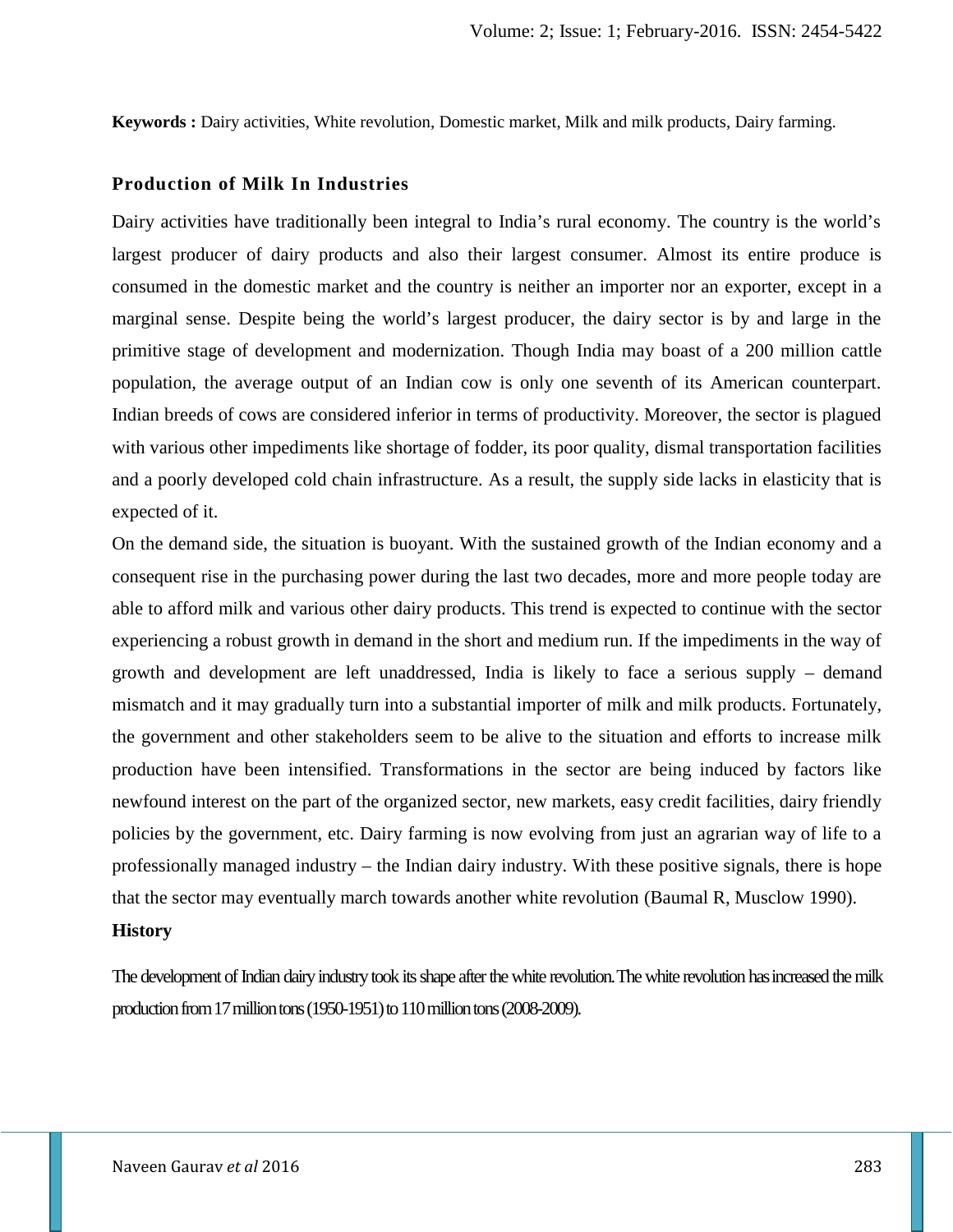**Dr. Verghese Kurien** engineered the whiterevolution in India.He wasthe chairman of the Gujarat Co-operative Milk Marketing Federation Ltd. (GCMMF) and his name was synonymous with the Amul brand. Operation Flood (white revolution), was done in 3 phases.

### **Operation Flood**

Operation Floodhas helpedfarmers, direct theirown development,placing control of the resources they create in their own hands. A "National Milk Grid", bridges milk producers throughout India with consumers in over 700 towns and cities, reducing seasonal and regional price variations while ensuring that the producer gets a major share of theprice consumers pay(Farkas-Himsley H.,1991).

### **Programme Implementation**

Operation Flood was implemented in three phases.

### **Phase I**

Phase I (1970 –1980) was financed by the sale of skimmed milk powder and butter oil donated by the European Union (then the European Economic Community) through the World Food Programme. NDDB planned the programme and negotiated the details ofEEC assistance.

During its first phase, Operation Flood linked 18 of India's premier milk sheds with consumers in India's major metropolitan cities: Delhi, Mumbai, Kolkata and Chennai; thus establishing mother dairies in four metros. Operation flood, also referred to as "White Revolution" was a gigantic project propounded by Government of India for developing dairy industry in the country. The Operation Flood – 1 originally meant to be completed in 1975, actually the period of about nine years from 1970-79, at a total cost of Rs.116 crore. As start of operation Flood-1 in 1970 certain set of aims were kept in view for the implementation of the programmers. Improvement by milk marketing was made by organizing dairy sector in the metropolitan cities including Mumbai, Calcutta, Chennai, and Delhi. The objectives of commanding share of milk market and speed up development ofdairy animals respectively hinter lands of rural areas with a view to increase both production and procurement.

### **Phase II**

Operation Flood Phase II (1981 – 1985) increased the milk sheds from 18 to 136;290 urban markets expanded the outlets for milk. By the end of 1985, a self-sustaining system of 43,000 village cooperatives with 42.5 lakh of milk producers were covered. Domestic milk powder production increased from 22,000 tons in the pre-project year to1, 40,000 tons by 1989, and the increase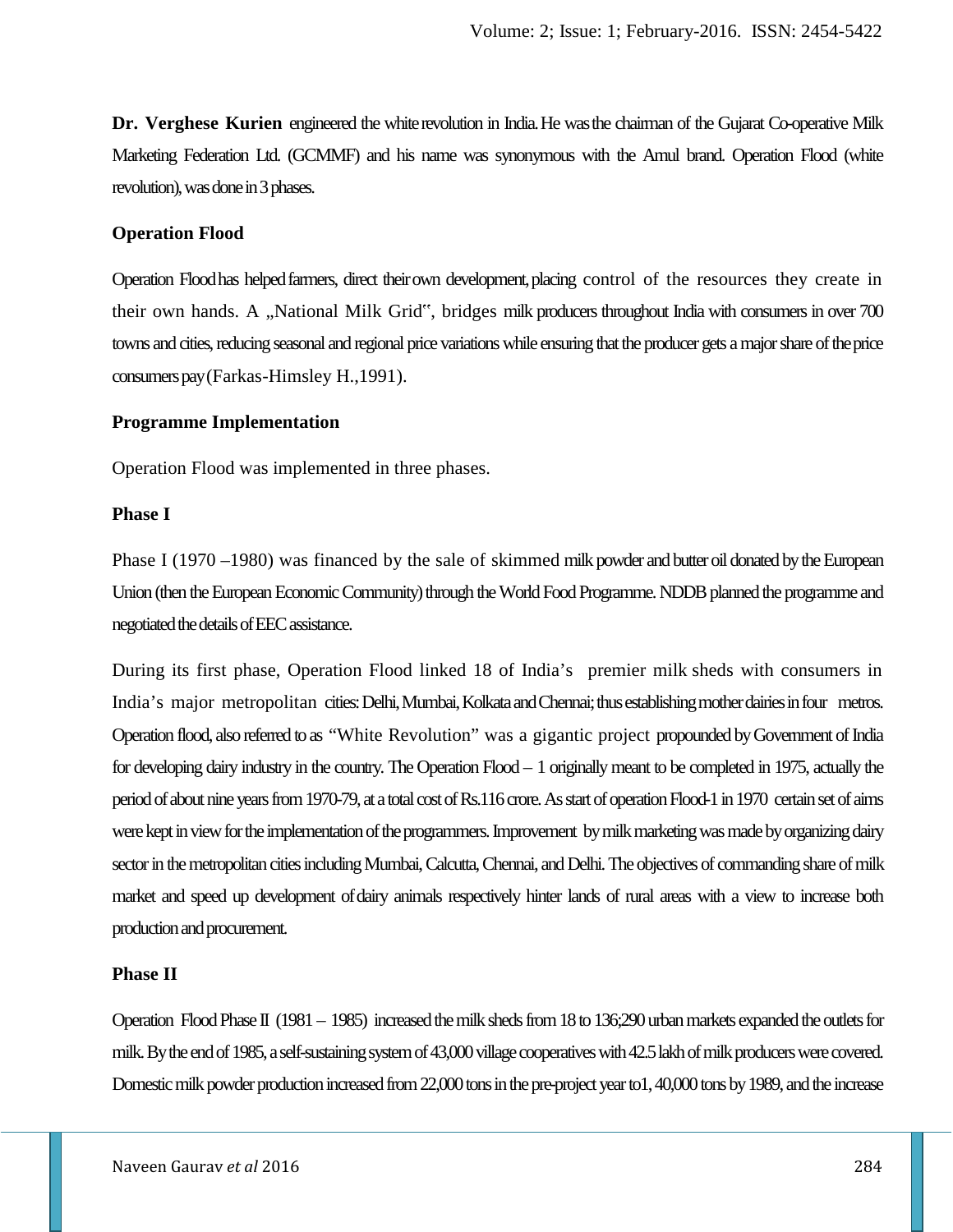coming from dairies set up under Operation Flood. In this way EEC gifts and World Bank loan helped promote self-reliance. Direct marketing of milk by producer's co-operatives has increased by several million liters a day.

### **Phase III**

Phase III (1985 – 1996) enabled dairy cooperatives to expand and strengthen the infrastructure required to procure and market increasing volumes of milk. Veterinary first-aid health care services, feed and artificial insemination services for cooperative members were extended, along with intensified member education.Operation Flood's Phase III consolidated India's dairy cooperative movement, adding 30,000 new dairy cooperatives to the 42,000 existing societies organized during Phase II. Milk sheds peaked to 173 in 1988-89 with the numbers of women members and Women's Dairy Cooperative Societies increasing significantly.

Phase III gave increased emphasis to research and development in animal healthand animal nutrition. Innovations like vaccine for Theileriosis, bypassing protein feed and urea-molasses mineral blocks, all contributed to the enhanced productivity of milkanimals(Hammami R *et al* 2010).

#### **Advantages**

- The industrial production of milk is a boon to Indian economy because it is growing at double the rate of consumer market and is provided to the consumer at reasonable rate.
- A boom is forecast in the market of dairy products used as raw material in pharmaceuticals and allied industries.
- The increasing away from home consumption trend opens new vistas for ready-to-serve dairy products which would ride piggyback on the fast food revolution sweeping the urban India.
- The milk producing industries provide a station for the training programmes to the students of various branches.
- The industries also provide opportunities in a field of biotechnology like Daity cattle breeding of the finest buffaloes and hybrid cows; increasing milk production with recombinant somatotropin; production of probiotics, dairy biologics, enzymes and coloring materials for food processing.
- Most of all it provide employment to lot of labour class people and thus help in removing poverty from our country.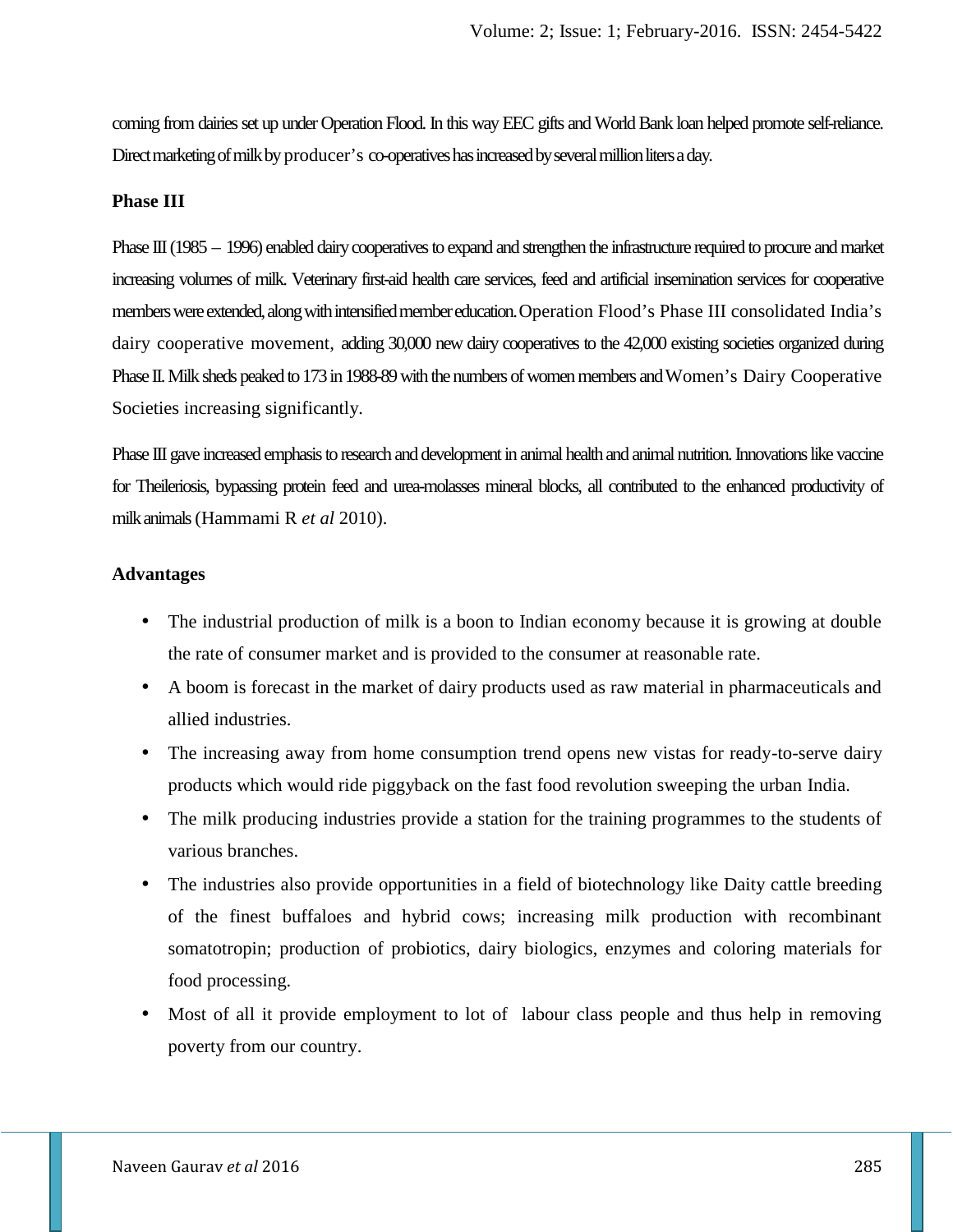#### **Adulteration In Milk**

Quality control test for milk are very important to adulterant free milk for consumption. Adulteration of milk reduces quality of milk and can even make it hazardous. Adulterants like soap, acid, starch, table sugar and chemicals like formalin may be added to the milk. Most of the chemicals used as a adulterants are poisonous and cause health hazards. Adulterants are usually added to increase the shelf life of milk. Some of the preservatives like acid and formalin is added to milk as adulterants, thereby increasing the storage period of milk. Generally, water is added to milk to increase the volume content of the milk. Some of the common adulterants found in milk and their detection are :

#### **Microorganism**

Milk contains some harmful microorganism like bacteria along with some potentially beneficial microbes. Microbiologically analysis of milk is carried out to determine the degree of bacterial contamination in milk and to understand the chemical changes brought in the milk as a result of microbial action. Pasteurization is done to destroy such harmful bacteria, if pasteurization is not done properly there will be the count of large amount of bacteria in the milk. **Methylene Blue Reduction Test** is used to detect the presence of bacteria in milk. This test works on the principle that the methylene blue indicator is present in an oxidized form, but in the presence of bacteria, leads to the reduction of this indicator in a comparatively short span of time. The blue color developed on addition of the indicator to the milk will change to white color within a short period indicates the presence of bacteria in the milk and thus denotes improper pasteurization.

### **Table Sugar**

The common sugar present in milk is lactose. The fat content of the milk is more compared to the protein content. Table sugar like sucrose is added to the milk to increase the carbohydrate content of the milk and thus the density of milk will be increased. So the milk can now be adulterated with water and it will not be detected during the lactometer test. **Ketose sugar will react with the resorcinol to give a red colored precipitate**, indicating the presence of Table sugar in milk.

### **Acids**

Generally acids like Benzoic acid and Salicylic acid is used as a preservative in food industry. It is added to milk to preserve and thus increase the shelf life of milk. Presence of these acids can be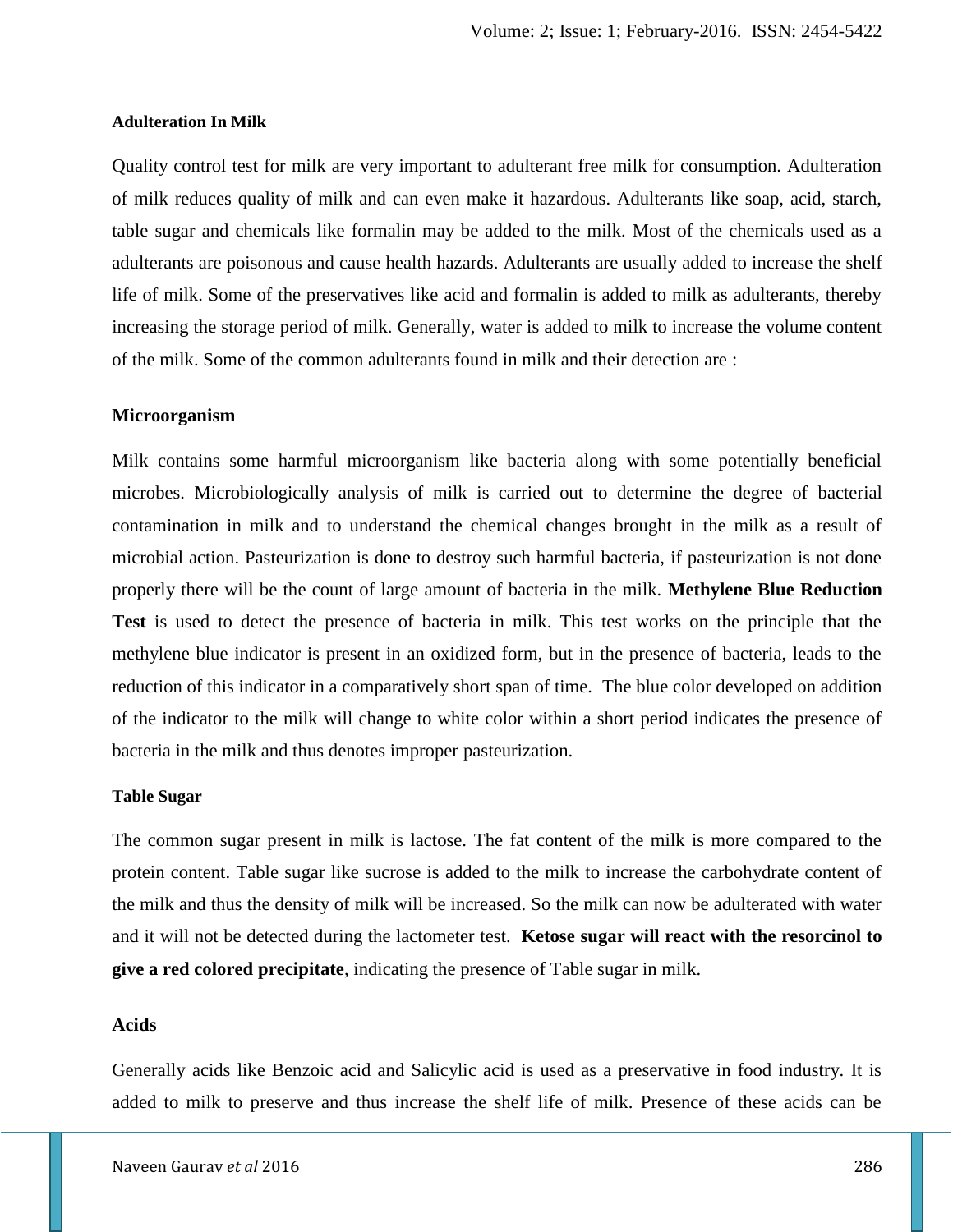detected by adding conc.sulphuric acid and ferric chloride, which when reacts with benzoic acid and salicylic acid to give buff colored and violet colored reaction products respectively.

#### **Soap**

Soap is added to milk to increase the foaming of milk and thus to have thick milk. Addition of such chemicals will cause health problem especially related to stomach and kidneys. Soap can be detected by adding phenolphthalein indicator to the adulterated milk. A pink color will be observed if soap is present as the alkali will be neutralized by the acidity of the milk when phenolphthalein indicator is added.

#### **Contamination In Milk**

Quality control tests for milk are very important to assure adulterant free milk for consumption. Adulteration of milk reduces the quality of milk and can even make it hazardous. Adulterants like soap, acid, starch, table sugar and chemicals like formalin may be added to the milk. Most of the chemicals used as adulterants are poisonous and cause health hazards. Adulterants are mainly added to increase the shelf life of milk. Some of the preservatives like acid and formalin are added to the milk as adulterants, thereby increasing the storage period of milk. Generally, water is added to the milk to increase the volume content of the milk.

Milk contains relatively few bacteria when it leaves the udder of healthy cow, and generally these bacteria do not grow in milk under the usual condition of handling. However, Streptococci and Micrococcus have been recovered from aseptically drawn milk. Probably the two most significant sources of contamination are dairy utensils and milk contact surfaces, including the milk pail or milking machine, as the case may be, strainers, milk cans or pipelines and the bulk milk cooler. If dairy utensils or the milk contact surfaces are inadequately cleaned, sanitized, and dried, bacteria may develop in large number in the dilute milk like residue and enter the next milk to touch this surface. Undesirable bacteria from these sources include lactic, streptococci, coli form bacteria, psychotropic gram-negative rods, and thermodurics, those which survive pasteurization, e.g. *Micrococci, Enterococci, Bacilli* and *Brevibacteria*. Application of quaternary ammonium compounds as sanitizing agent tends to increase the percentage of gram-negative rods on utensils (psychrotrophs, coliforms), whereas hypochlorides favour gram-positive bacteria (*Micrococci, Bacilli*).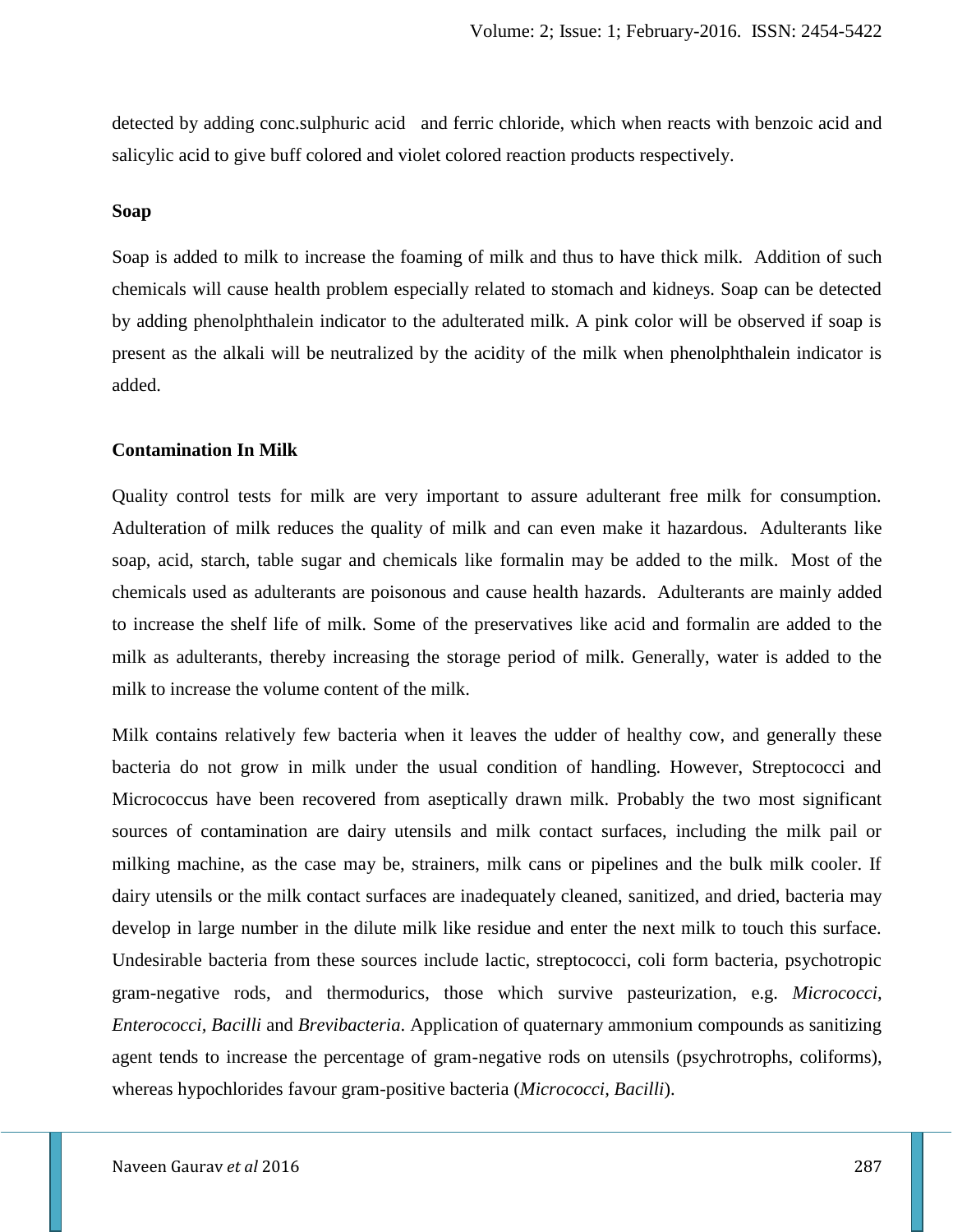Other sources of contamination after milk leaves the farm include the tanker truck, transfer pipes, sampling utensils, and other equipments at the market milk plant, cheese factory, condesery, or other processing plant. Again the most significant sources of contamination are milk-contact surfaces. Pipelines, vats, tanks, pulps, valves, seperators, clarifiers, homogenizers, coolers, strainers, stirrers and fillers may serve as possible sources of bacteria. The amount of level of contamination from each of these sources depends on cleaning and sanitizing methods.

### **Preservation**

The various method of preservation of milk causing certain undesirable changes in milk. Following are some of the common methods use for the preservation of milk:

- Asepsis
- Pasteurization
- Freezing
- Drying
- Use of Preservatives

### **Asepsis**

Keeping quality is usually improved when smaller numbers of microbes are present, especially those which grow readily in milk. Although the type of microorganism present is extremely those which grow readily in milk. Although the type of microorganism present is extremely important, in general, the lower the initial total microbial load, the better the keeping quality of milk. For example, a low microbial load, particularly the number of spores present, is an important consideration in the milk to be processed by ultrahigh-temperature or commercial sterilization processes

#### **Pasteurization**

The process of pasteurization involves heating of milk in large tanks to 60C for 20 minutes. The use of plate heat exchangers and continuous operation involves the high temperature short time (HTST) pasteurization process at the temperature of atleast 72 C for atleast 15 seconds. Heat-treatment processes in excess of pasteurization for milk and milk products have been designated as very high temperature (VHT) systems and ultrahigh-temperature (UHT) systems. The most popular UHT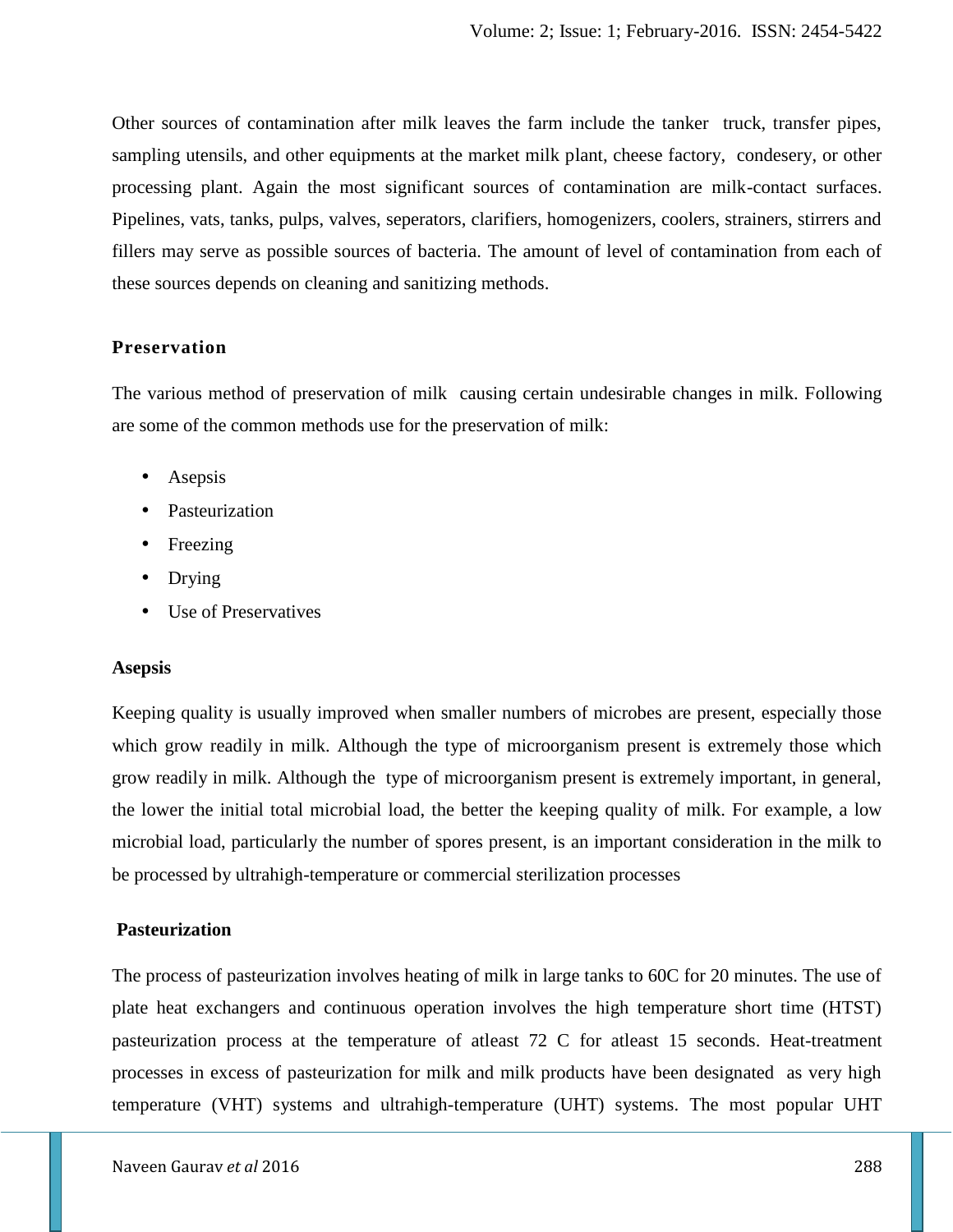systems are direct-heating methods, including a steam injection into milk pricess and a milk injected into steam process referred to as steam injection technique and steam infusion technique, respectively.

### **Freezing**

At very low temperature, the growth of microorganism is impossible. The microbial content of ingredients- milk, cream, sugar, eggs, stabilizers, and flavouring and coloring materials along with contamination picked up during processing will determine the numbers and kinds of microorganism in the mix and the microbial content after pasteurization of the mix and freezing.

### **Drying**

Various milk products are made by removing different percentages of water from whole or skim milk. Only in the manufacture of dry products is enough moisture removed to prevent the growth of microorganism. The reduction in moisture and consequent increase in the concentration of dissolved substances in liquid condensed milk products inhibits the growth of some kinds of bacteria.

#### **Useful bacteria found in milk (lacto bacillales)**

**Taxonomy** KINGDOM: BACTERIA PHYLUM : FIRMICUTES CLASS : BACILLI ORDER : LACTOBACILLALES FAMILY : LACTOBACILLACEAE GENUS : *LACTOBACILLUS*

### **Morphology**

Lactobacillales or lactic acid bacteria (LAB) are a clade of Gram-positive, low-GC, acid-tolerant, generally nonsporulating, nonrespiring, either rod- or cocci-shaped bacteria that share common metabolic and physiological characteristics. These bacteria, usually found in decomposing plants and milk products, produce lactic acid as the major metabolic end product of carbohydrate fermentation. This trait has, throughout history, linked LAB with food fermentations, as acidification inhibits the growth of spoilage agents. (J.P. Euzéby) Proteinaceous bacteriocins are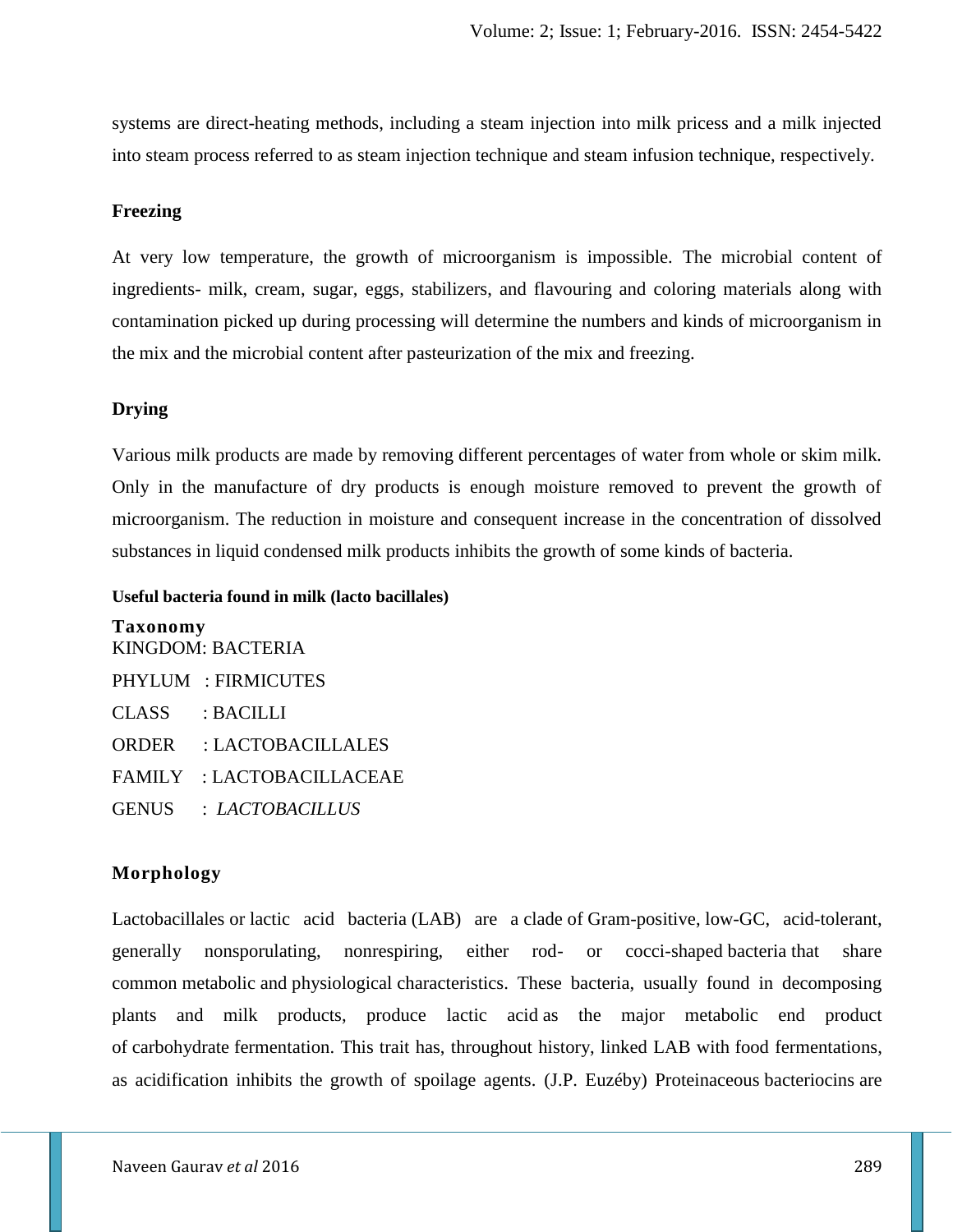produced by several LAB strains and provide an additional hurdle for spoilage and pathogenic microorganisms. Furthermore, lactic acid and other metabolic products contribute to the organoleptic and textural profile of a food item. The industrial importance of the LAB is further evinced by their generally recognized as safe (GRAS) status, due to their ubiquitous appearance in food and their contribution to the healthy microflora of human mucosal surfaces. The genera that comprise the LAB are at its core *Lactobacillus*, Leuconostoc, Pediococcus, Lactococcus and *Streptococcus*, as well as the more peripheral Aerococcus, Carnobacterium, Enterococcus, Oenococcus, Sporolactobacillus, Tetragenococ cus, Vagococcus, and Weissella; these belong to the order Lactobacillales. (Mc Grath S and van Sinderen D)



Figure: Colonies of *Lactobacillus* Figure: Morphology of *Lactobacillus*

The lactic acid bacteria (LAB) are either rod-shaped (bacillus), or spherical (coccus), and are characterized by an increased tolerance to acidity (low pH range). This aspect helps LAB to outcompete other bacteria in a natural fermentation, as they can withstand the increased acidity from organic acid production (e.g., lactic acid). Laboratory media used for LAB typically include a carbohydrate source, as most species are incapable of respiration. LAB are catalase negative. They consist of the organelles of a simple bacterial structure. LAB are amongst the most important groups of microorganisms used in the food industry (Sonomoto, K; Yokota, 2011).

### **Uses Of Lactobacillales**

Various different *Lactobacillus* species have roles in the production of various human foods and beverages, including: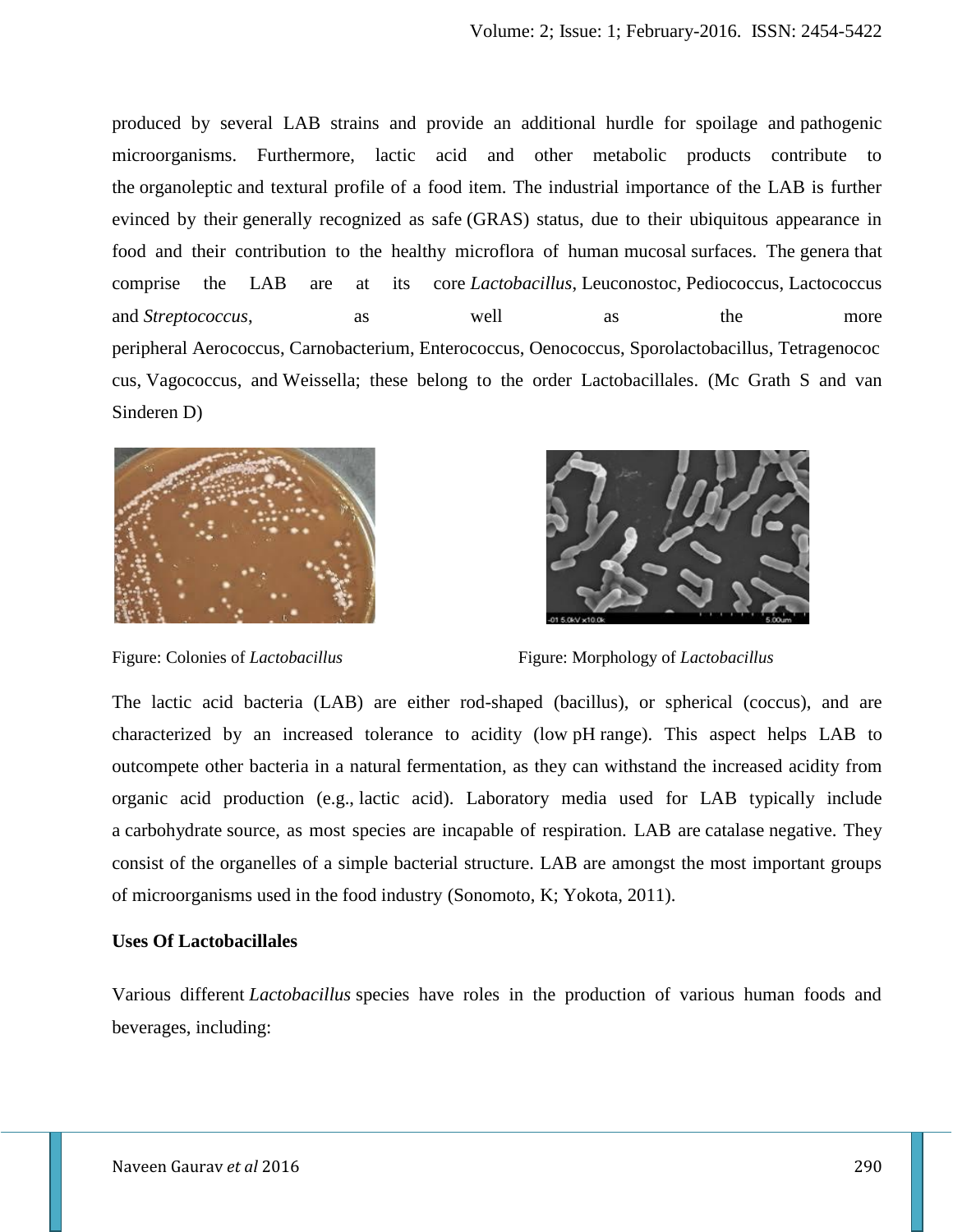

## **In Production Of Various Human Foods And Beverages**

**Figure:** Various Milk Products

- yoghurt
- sourdough breads
- cheese
- Sauerkraut
- pickles
- wine
- cider
- Kimchi

# **In Medical Field**

- Relieves constipation
- Reduces flatulence
- Relieves urinary tract infection
- Reduces/prevents heartburn
- Protects against indigestion
- Prevents stomach ulcers
- Kills deadly strains of *E coli* and *Salmonella*
- Protects against cancer
- Prevents/protects against cardiovascular disease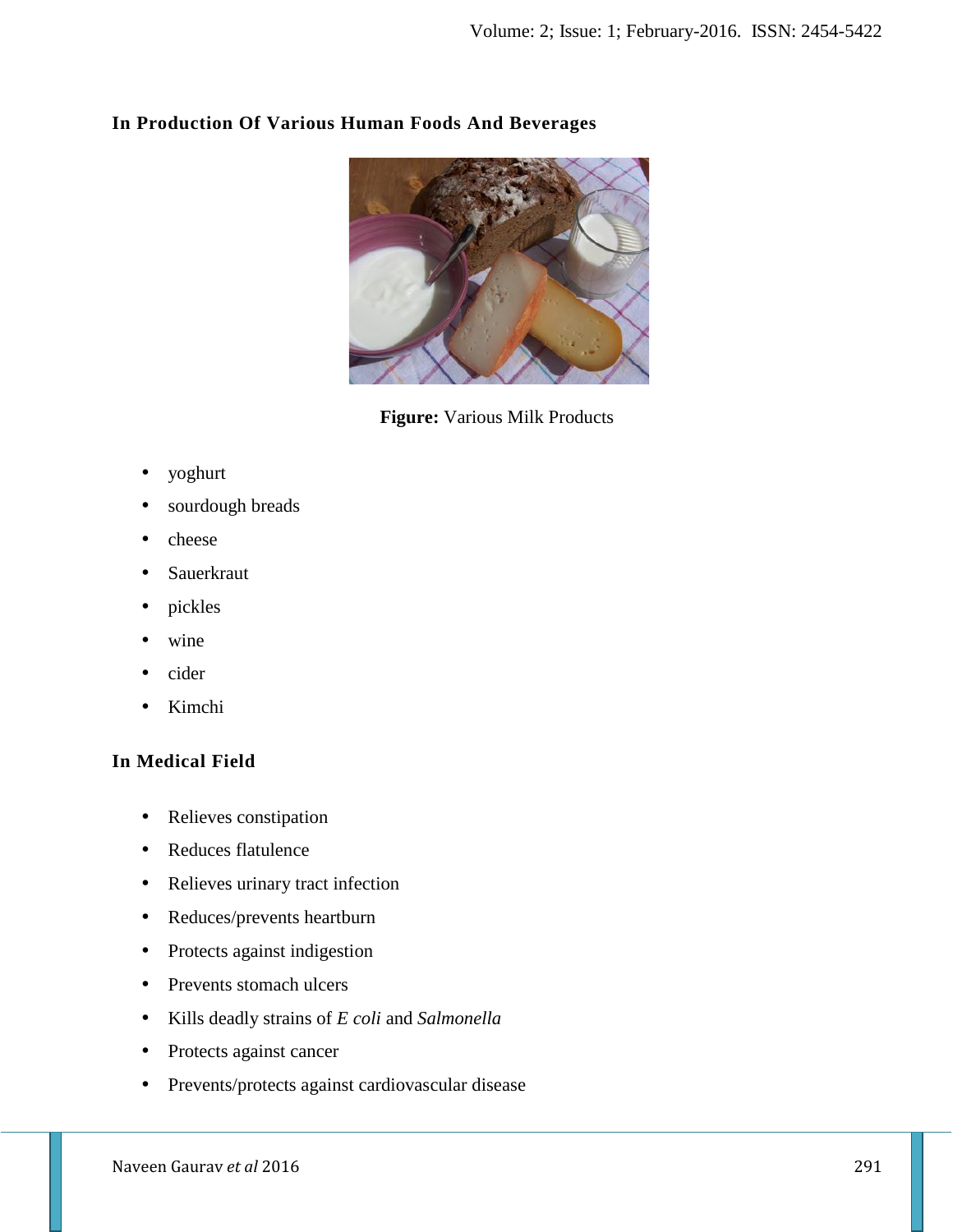- Helps reduce symptoms of irritable bowel syndrome
- Relieves bloating
- Prevents thrush
- Reduces risk and symptoms of ulcerative colitis
- Improves hypersensitivity reactions among infants with food allergies
- Prevents diarrhea
- Reduces abdominal/gastrointestinal cramping
- Combats vaginal yeast infections
- Reduces bad breath
- Encourages production of immune system cells to fight viral infections
- Protects against colon cancer
- Prevents development of diverticulitis
- Protects against and relieves symptoms of Crohn's disease
- *L. acidophilus* appears to have a role in healthy women in maintaining the vaginal pH, but studies have not shown the effectiveness of orally-ingested supplements or tablets on altering the vaginal microflora.
- It is also claimed that *L. acidophilus* can help boost an individuals immune system, however studies on this seem to produce mixed results and are inconclusive. There does, however, seem to be some validity (supported by research) suggesting that *L. acidophilus* can have an effect on reducing the presence of undesirable micro-organisms within the intestine, as a result of its lowering of the intestinal pH. This effect is facilitated because of the bacterium's ability to survive very low pHs, such as are present in the stomach, and so be able to pass to lower regions of the human gastrointestinal tract (Welman *et al* 2009).

### **Lactobacillus Protein (Bacteriocin)**

A great number of Gram (+) and Gram negative (-) bacteria produce during their growth, substances of protein structure (either proteins or polypeptides) possessing antimicrobial activities, called bacteriocins. Although bacteriocins could be categorized as antibiotics, they are not. The major difference between bacteriocins and antibiotics is that bacteriocins restrict their activity to strains of species related to the producing species and particularly to strains of the same species, antibiotics on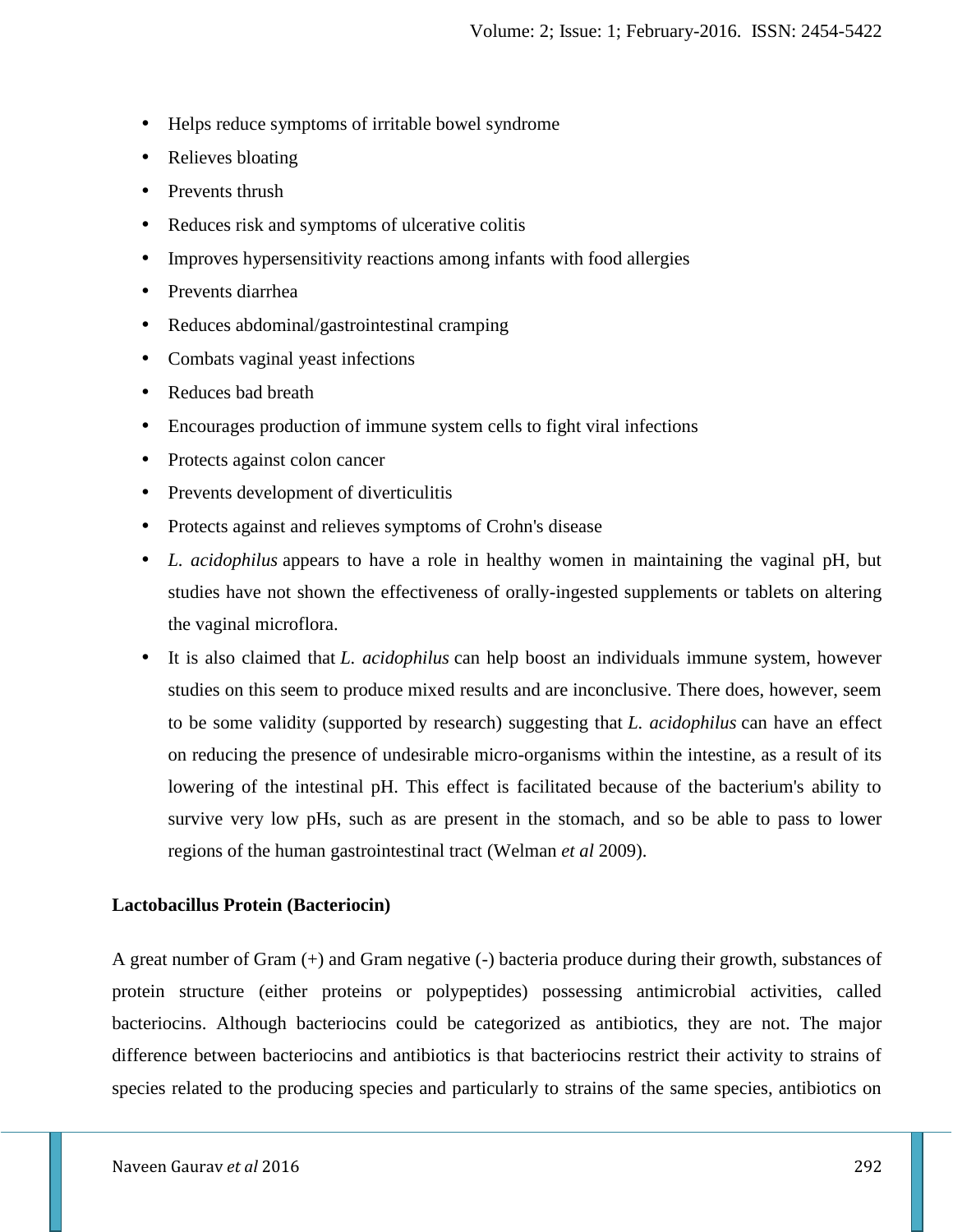the other hand have a wider activity spectrum and even if their activity is restricted this does not show any preferential effect on closely related strains. In addition, bacteriocins are ribosomally synthesized and produced during the primary phase of growth, though antibiotics are usually secondary metabolites. Among the Gram (+) bacteria, lactic acid bacteria (LAB) especially, LACTOBACILLI have gained particular attention nowadays, due to the production of bacteriocins. These substances can be applied in the food industry as natural preservatives. The use of LAB and of their metabolic products is generally considered as safe (GRAS, Grade One). The application of the produced antimicrobial compounds as a natural barrier against pathogens and food spoilage caused by bacterial agents has been proven to be efficient. Nisin is the only bacteriocin that has been officially employed in the food industry and its use has been approved worldwide. Bacteriocins (IJFM 2006) can be applied on a purified or on a crude form or through the use of a product previously fermented with a bacteriocin producing strain as an ingredient in food processing or incorporated through a bacteriocin producing strain (starter culture).

### **Classification of Bactriocin**

Bacteriocins are categorized in several ways, including producing strain, common resistance mechanisms, and mechanism of killing. There are several large categories of bacteriocin which are only phenomenologically related. These include the bacteriocins from gram-positive bacteria, the colicins, ] the microcins, and the bacteriocins from Archaea. The bacteriocins from *E. coli* are called colicins (formerly called 'colicines,' meaning 'coli killers'). They are the longest studied bacteriocins. They are a diverse group of bacteriocins and do not include all the bacteriocins produced by *E. coli.* For example, the bacteriocins produced by *Staphylococcus warneri* are called as warnerin or warnericin. In fact, one of the oldest known so-called colicins was called colicin V and is now known as microcin V. It is much smaller and produced and secreted in a different manner than the classic colicins. This naming system is problematic for a number of reasons. First, naming bacteriocins by what they putatively kill would be more accurate if their killing spectrum were contiguous with genus or species designations. The bacteriocins frequently possess spectra that exceed the bounds of their named taxa and almost never kill the majority of the taxa for which they are named. Further, the original naming is generally derived not from the sensitive strain the bacteriocin kills, but instead the organism that produces the bacteriocin (IDJ 2006). This makes the use of this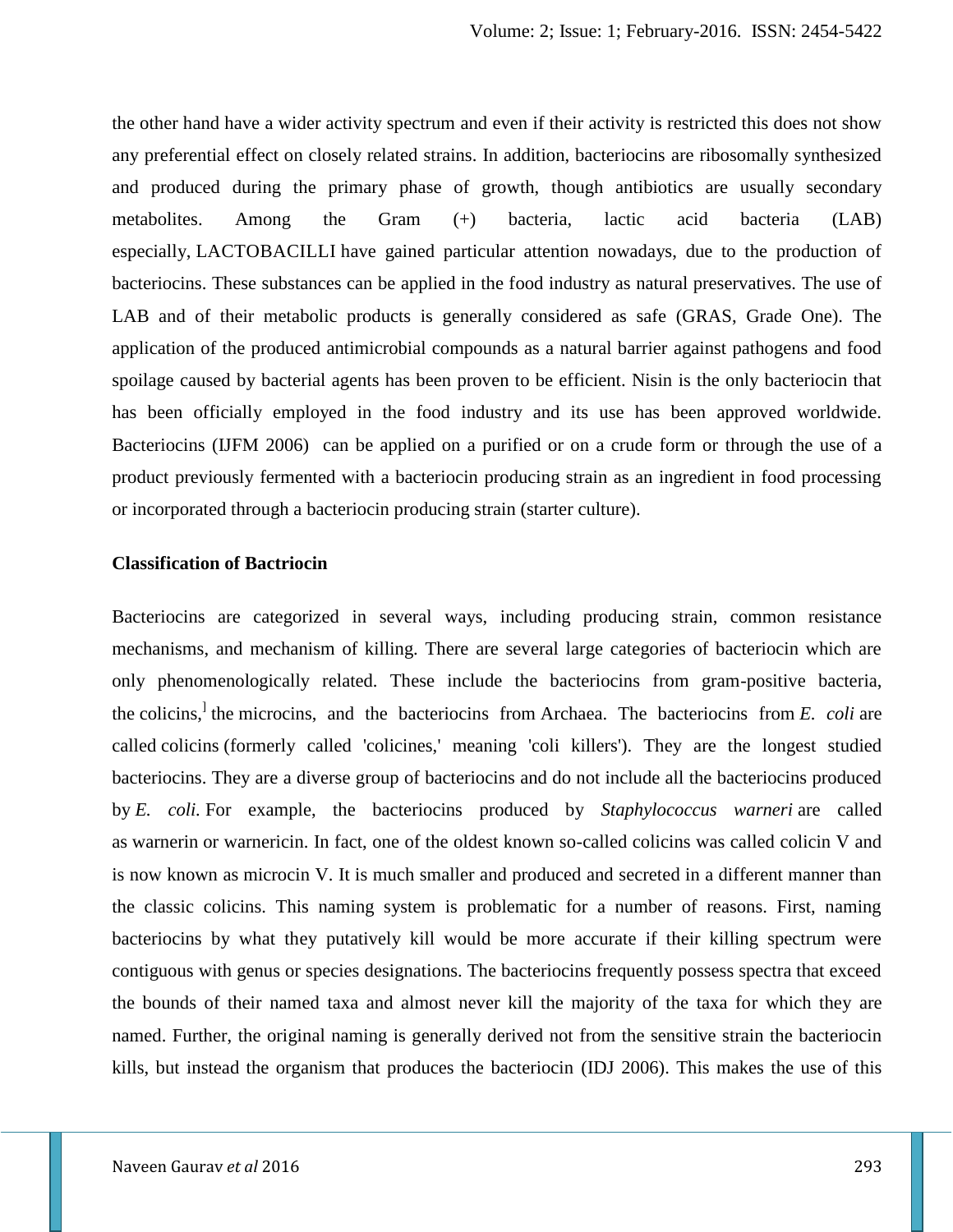naming system a problematic basis for theory; thus the alternative classification systems (Dimov S., I.P., Harizanova N 2005).

#### **Uses of Bacteriocin**

Bacteriocins are of interest in medicine because they are made by non-pathogenic bacteria that normally colonize the human body. Loss of these harmless bacteria following antibiotic use may allow opportunistic pathogenic bacteria to invade the human body. Bacteriocins have also been suggested as a cancer treatment. They have shown distinct promise as a diagnostic agent for some cancers, but their status as a form of therapy remains experimental and outside the mainsteam of cancer research. This is partly due to questions about their mechanism of action and the presumption that anti-bacterial (IJFM 2001) agents have no obvious connection to killing mammalian tumor cells. Some of these questions have been addressed, at least in part. Bacteriocin were tested as AIDS drugs around 1990, but did not progress beyond in-vitro tests on cell lines. Bacteriocins (IDJ 2006) have been proposed as a replacement for antibiotics to which pathogenic bacteria have become resistant. Potentially, the bacteriocins could be produced by bacteria intentionally introduced into the patient to combat infection (Micron Journal 1996).

### **References**

Bacteriocins: "Nature, function and structure Micron J. 27 (1996), pp 467–479

Bacteriocins: "Safe, natural antimicrobial for food preservation. Int. J. Food Microbiology. 71 (2001), pp 1–20

Bacteriocins:" Biological tools for bio-preservation and shelf-life extension. Int. Dairy J. 16 (2006), pp. 1058–1071

Baumal R, Musclow E, Farkas-Himsley H, Marks A 1982 Variants of an interspecies hybridoma with altered tumorigenicity and protective ability against mouse myeloma tumors". Cancer Res*.* 42(5): 1904–8.